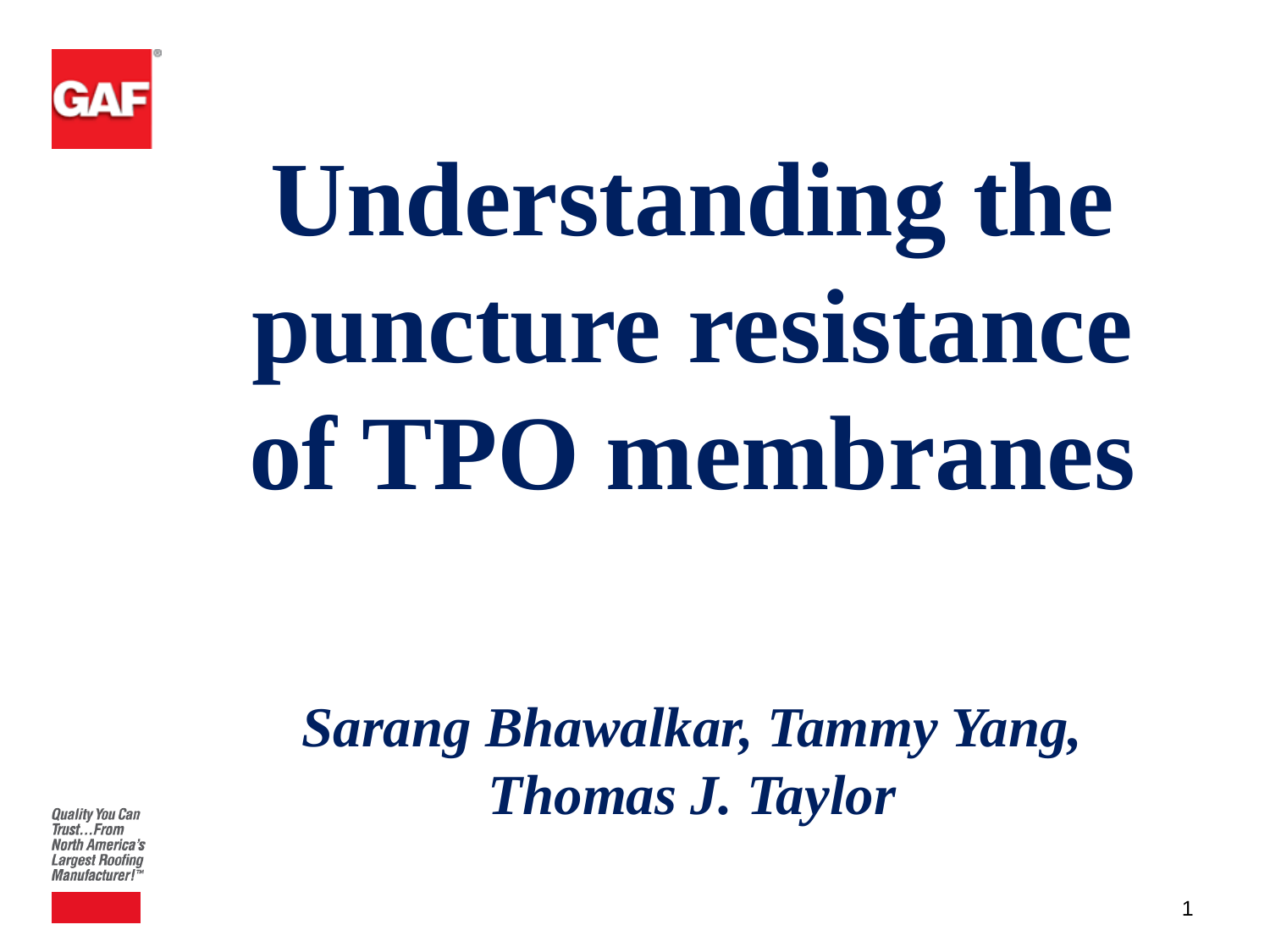#### **GAF SINGLE-PLY MEMBRANES AND PUNCTURE**

- 'Puncture-Resistance' critical property.
- Sharp objects/fast-moving blunt objects.
- Aim to compare different roofing systems for their puncture resistance.
- Different factors (reinforcement, thickness, substrate, adhesive, etc.) investigated.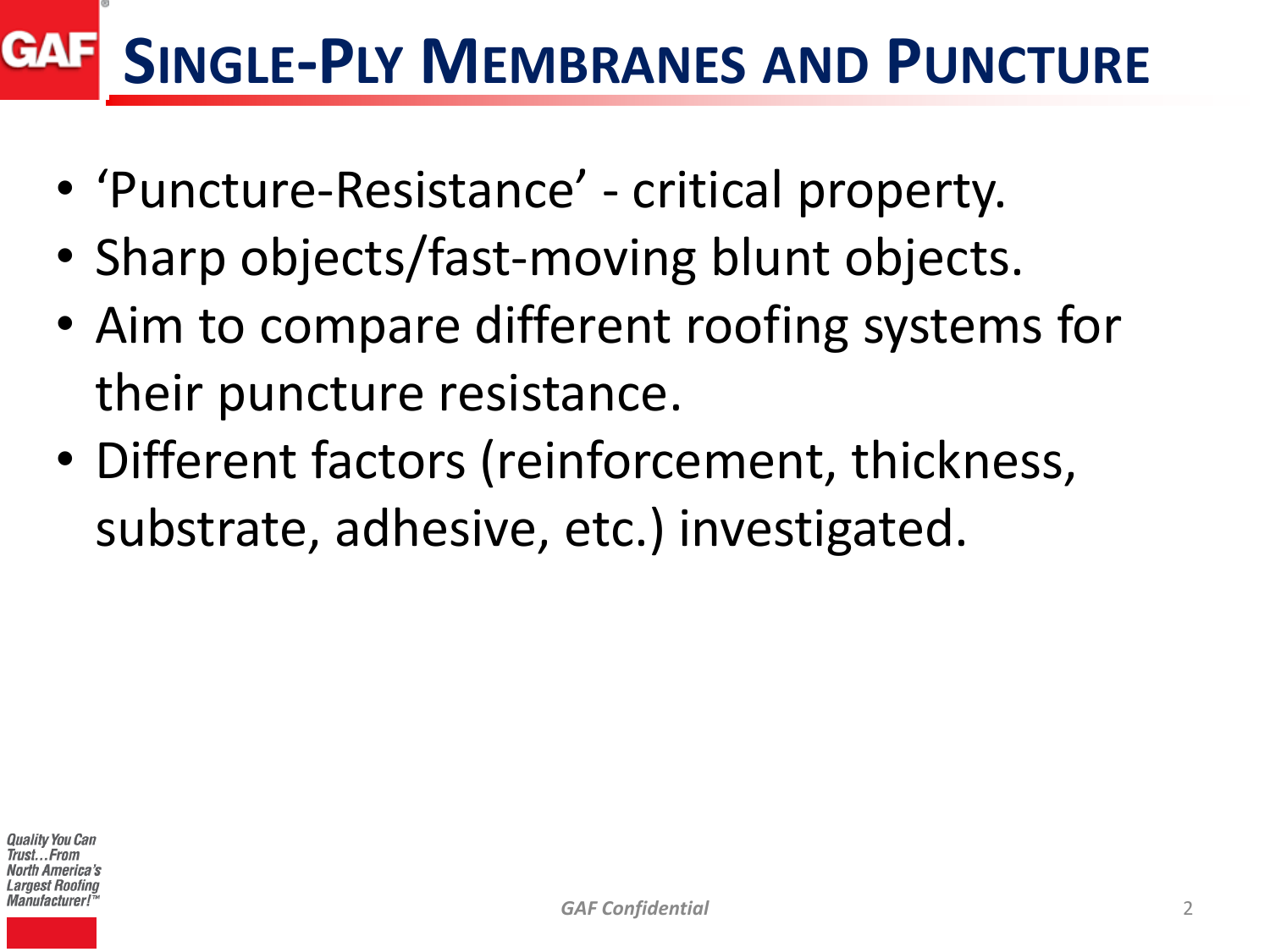#### **DIFFERENT TYPES OF IMPACT GAF**

- Study divided into different categories based on **speed**.
- Speeds *lower than 20 in/min* were classified as *low-speed puncture* or penetration-type puncture.
- Speeds *higher than 20 in/min* were classified as *high-speed puncture* or impact-type puncture.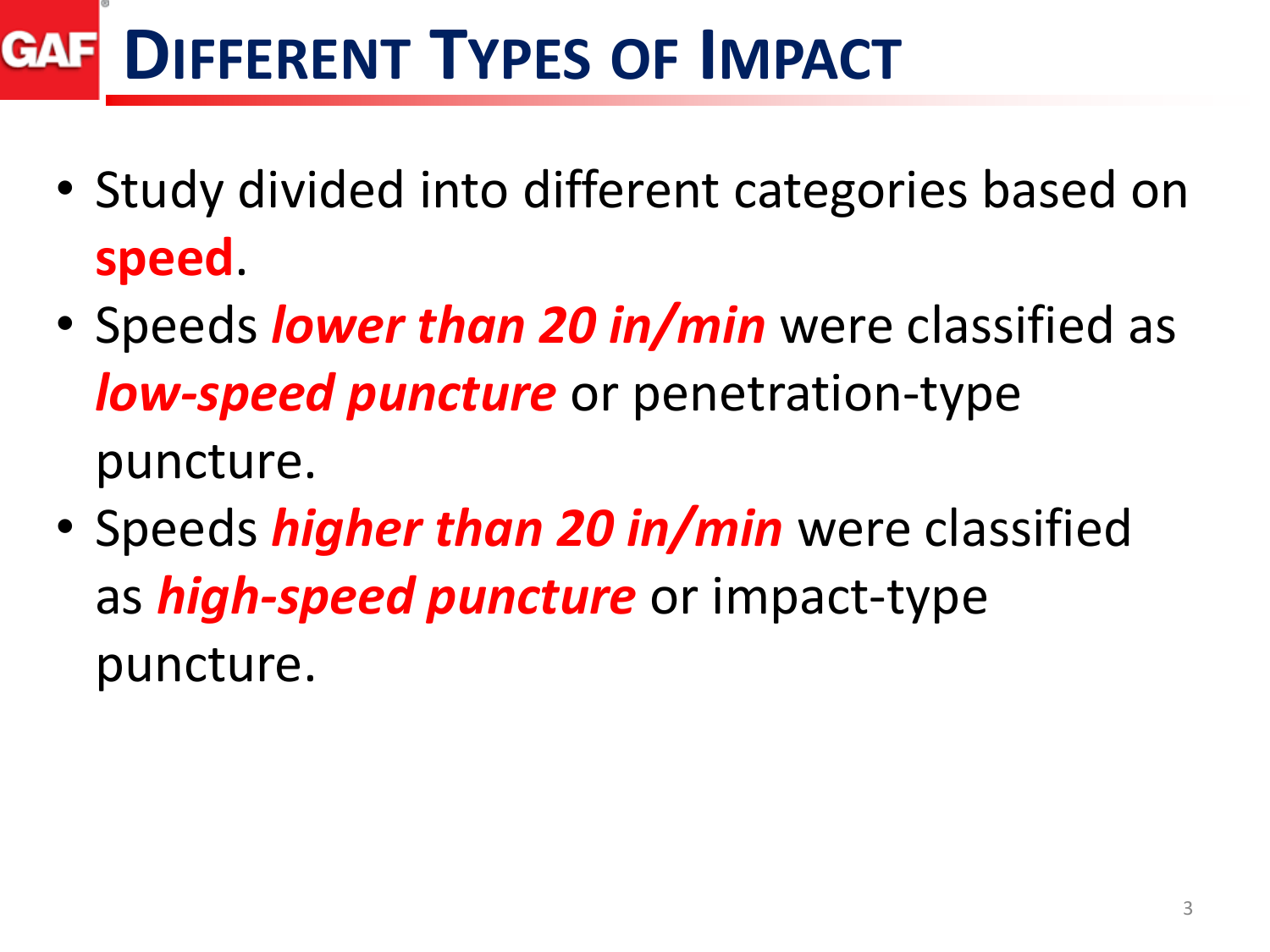### **TEST METHODS – LOW SPEED PUNCTURE**



- **ASTM D4833**
- Speed: 12 in/min
- Results were recorded as the force required to puncture the membrane, i.e. the maximum load.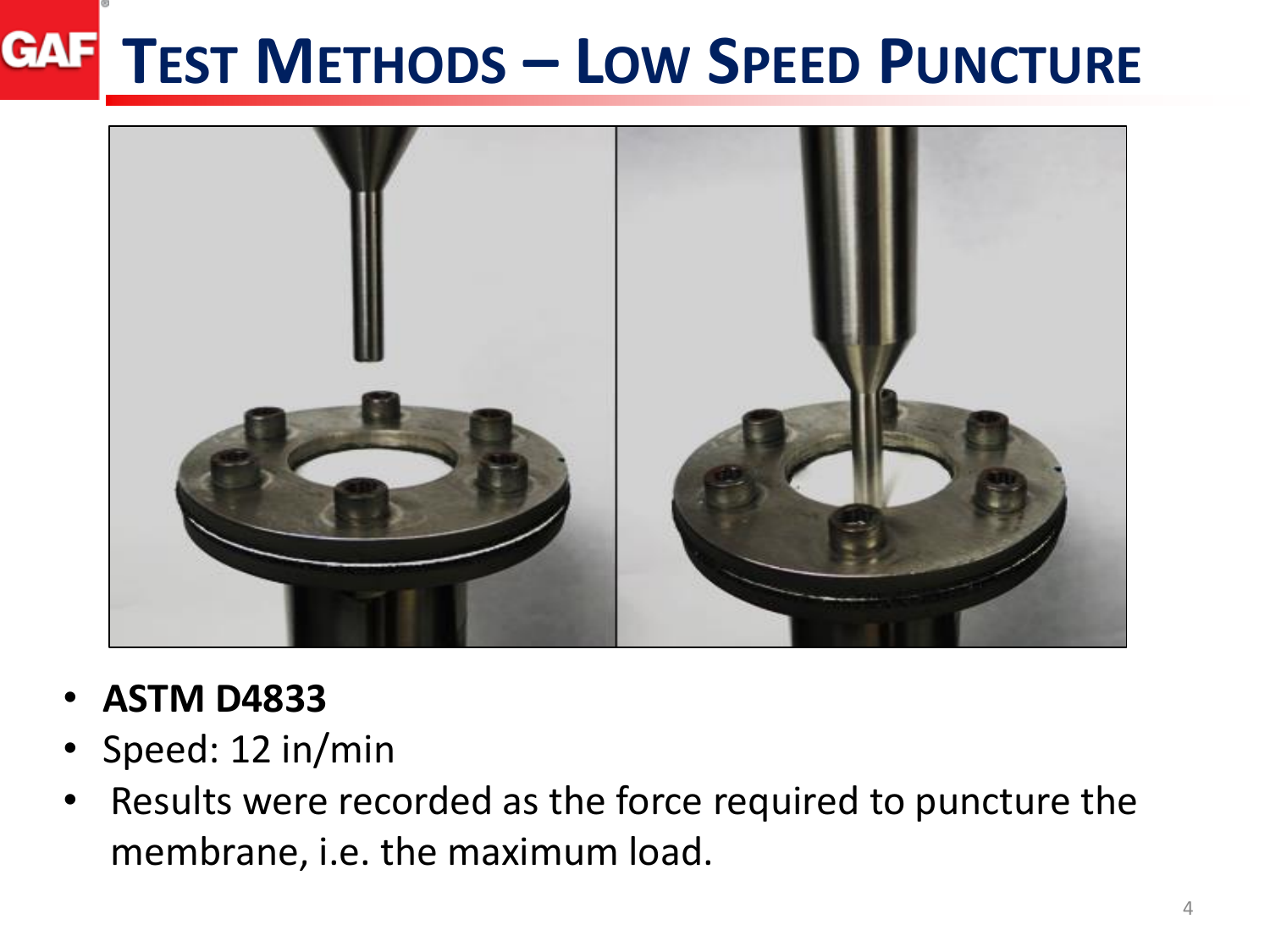#### **GAF TEST METHODS – HIGH SPEED IMPACT**



- Modified **ASTM D4226**
- impactor had a Phillips #2 screwdriver head .
- All the values reported are for complete puncture.
- Membrane configurations Supported and unsupported.
- Ladder method for measurement of maximum energy.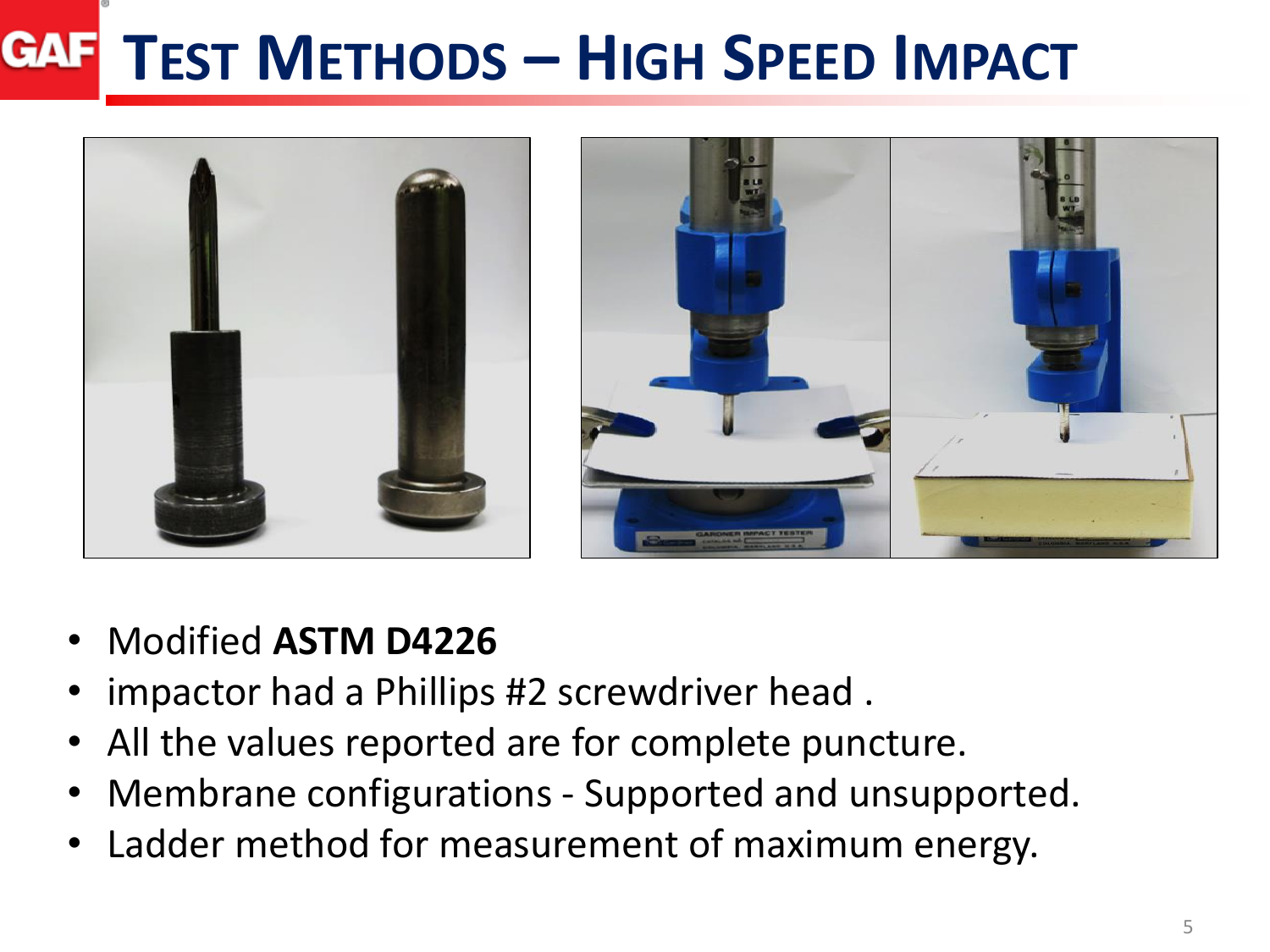### **TEST METHODS – ICE BALL IMPACT**

- Hail Different shapes, sizes and surface roughness. ~\$1 billion in losses to property and crops in 2014\*.
- FM 4473 Currently used for residential roofing applications but modified to test commercial roofing.
- $\cdot$  1' x 1' deck
- Class 4 testing 2" diameter ice balls at 23.75 – 26.13 ft.lb (~115 ft/s)
- 2 consecutive ice balls , max. distance of 0.5 inches between impact.



\*http://www.iii.org/fact-statistic/hail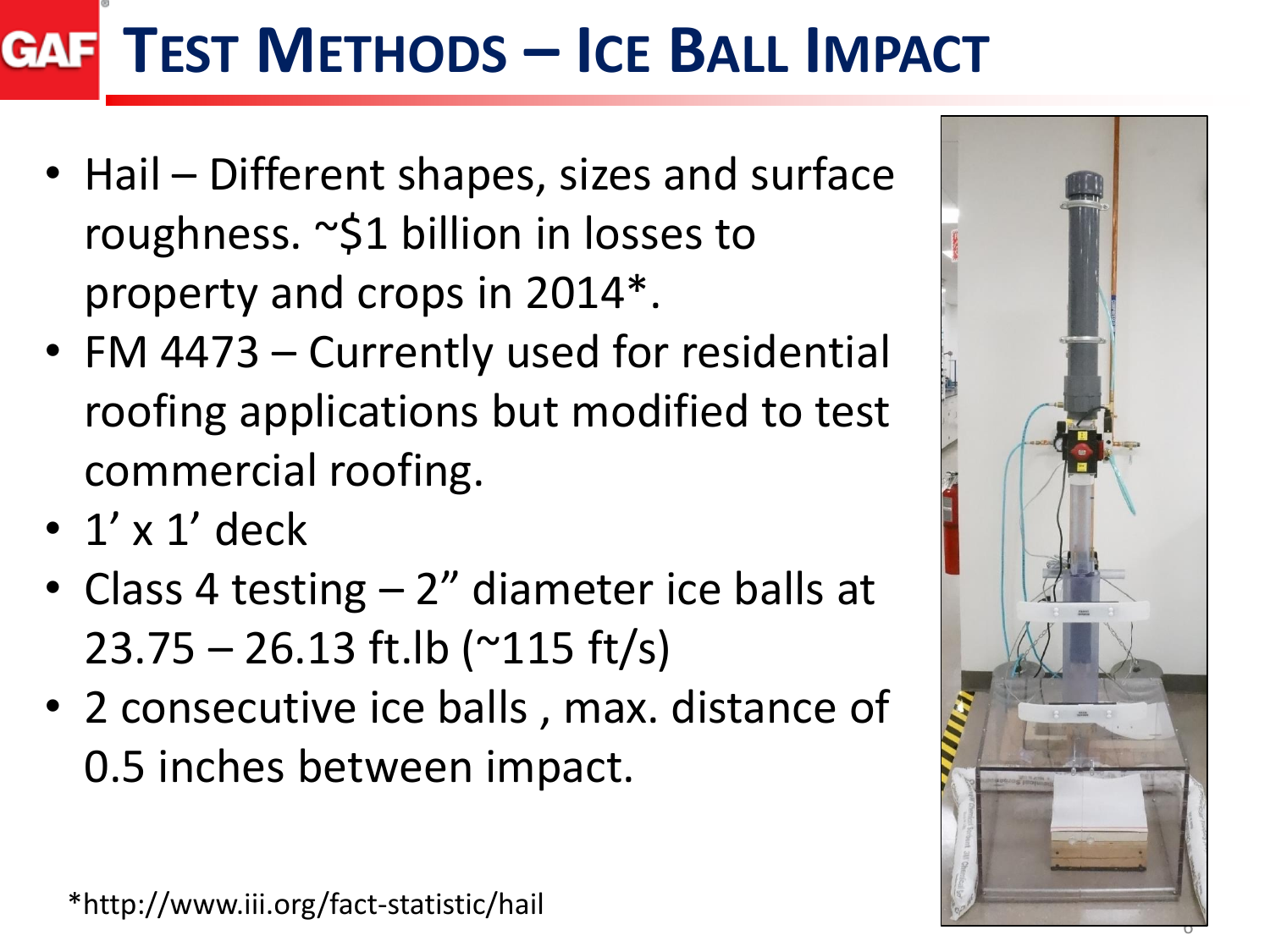## **MATERIALS USED**

- **Comparision by Manufacturer**  60 mil membranes by all four US manufacturers.
- **Comparision by thickness**  45 mil, 60 mil and 80 mil
- **Polyester Fleece Weights –** 3.5 oz., 5.5 oz. and 8 oz.
- **Substrates –** ½" gypsum board, 2" polyiso insulation, ½" HD polyiso coverboard
- **Adhesives for fully adhered systems** 
	- 1. Water based adhesive, GAF's WB 181 TPO Bonding Adhesive
	- 2. Solvent based adhesive, GAF's SBA 1121 TPO Bonding Adhesive,
	- 3. Two-part low rise urethane foam adhesives, GAF's LRF M and LRF O (4 inches on center for full coverage)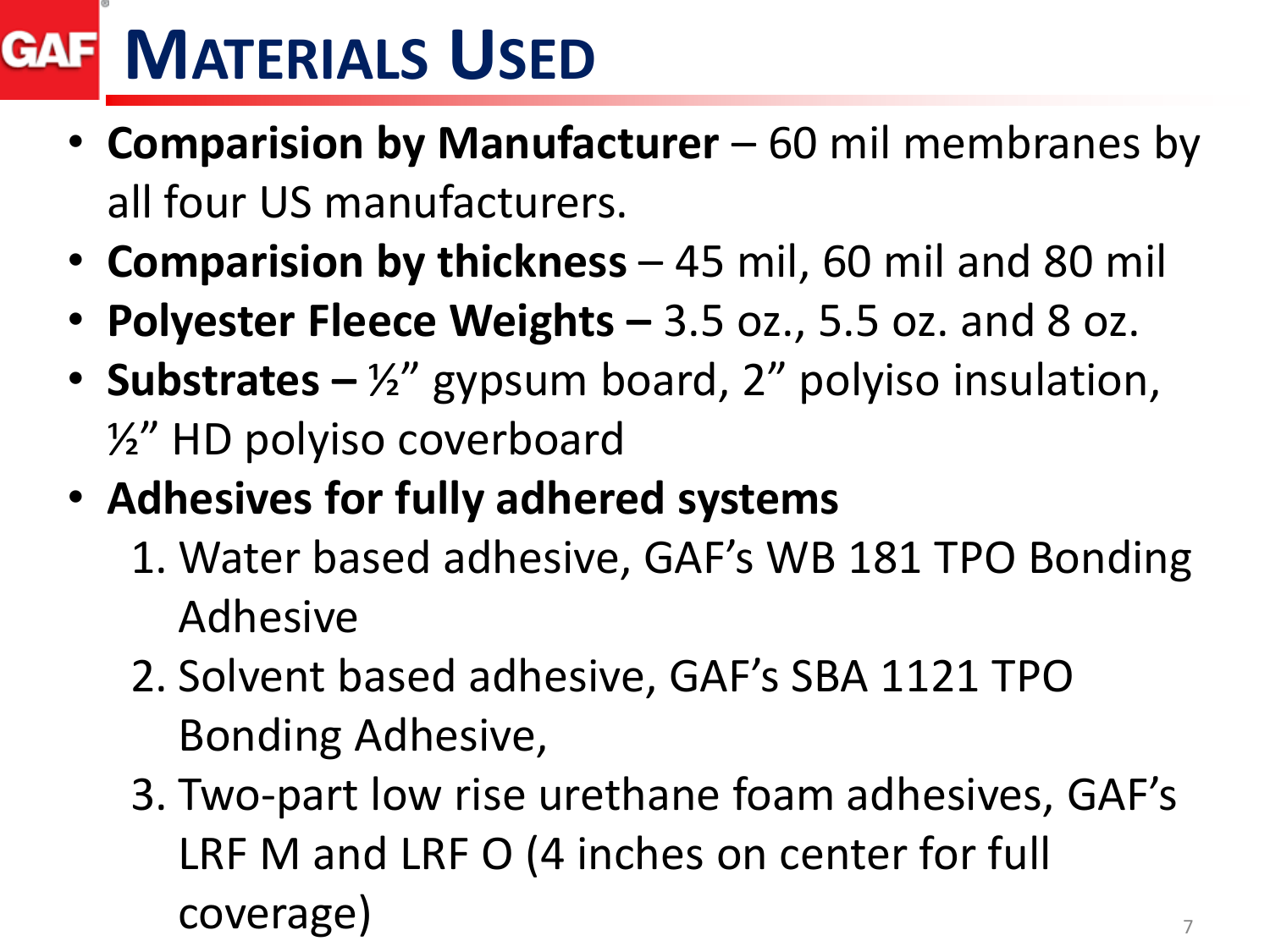#### **GAF LOW SPEED IMPACT – RESULTS AND DISCUSSION**



- Increase in thickness  $\rightarrow$  increase in penetration resistance.
- Coverboards provide added protection against penetration by objects.
- Gypsum board significantly increases penetration resistance.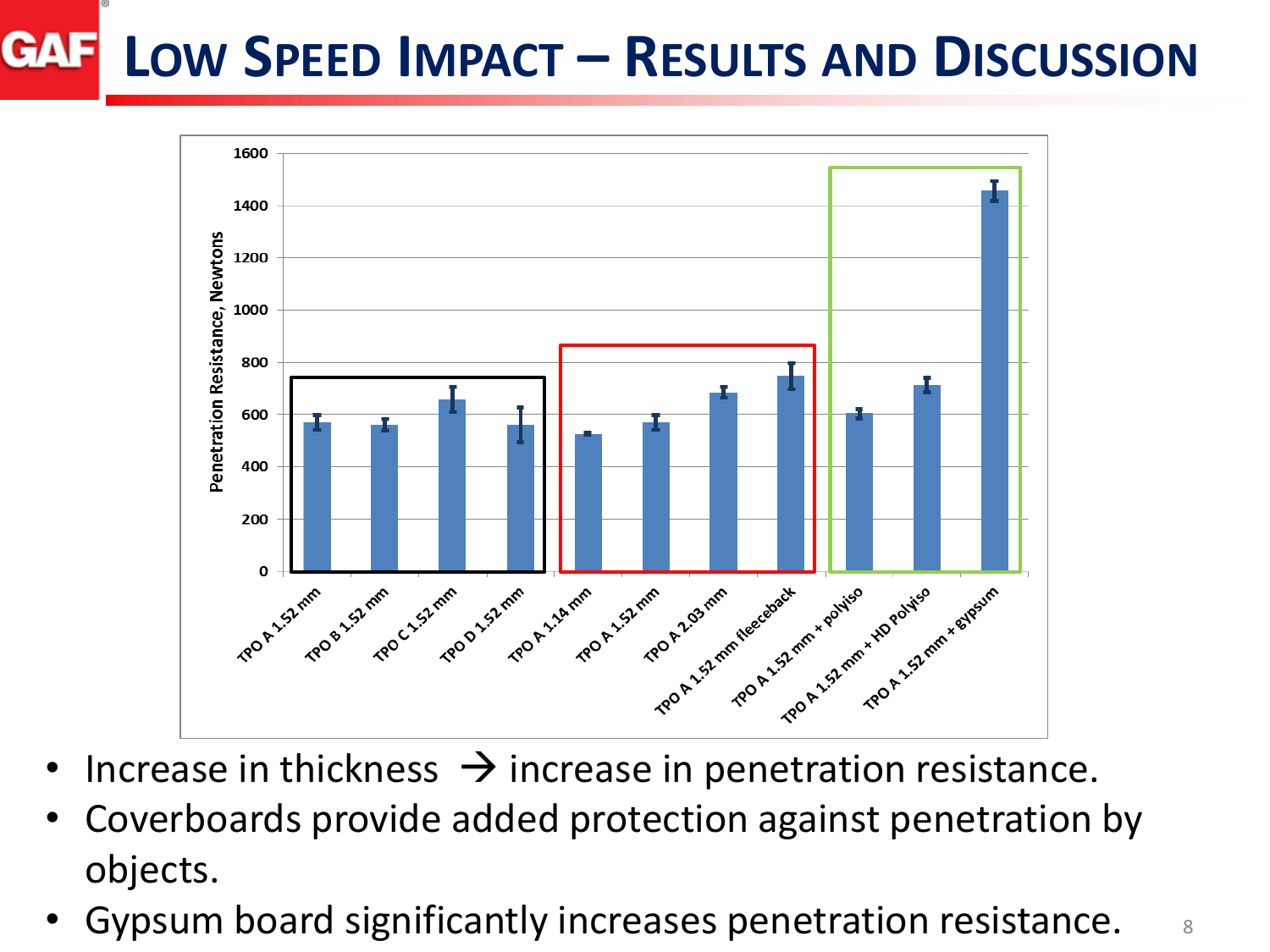#### **GAF HIGH SPEED IMPACT – RESULTS AND DISCUSSION**



- Membrane thickness improves drop impact resistance by almost 80% from 45 mil to 80 mil membrane.
- Gypsum offers a significant improvement (100%) over unsupported membrane.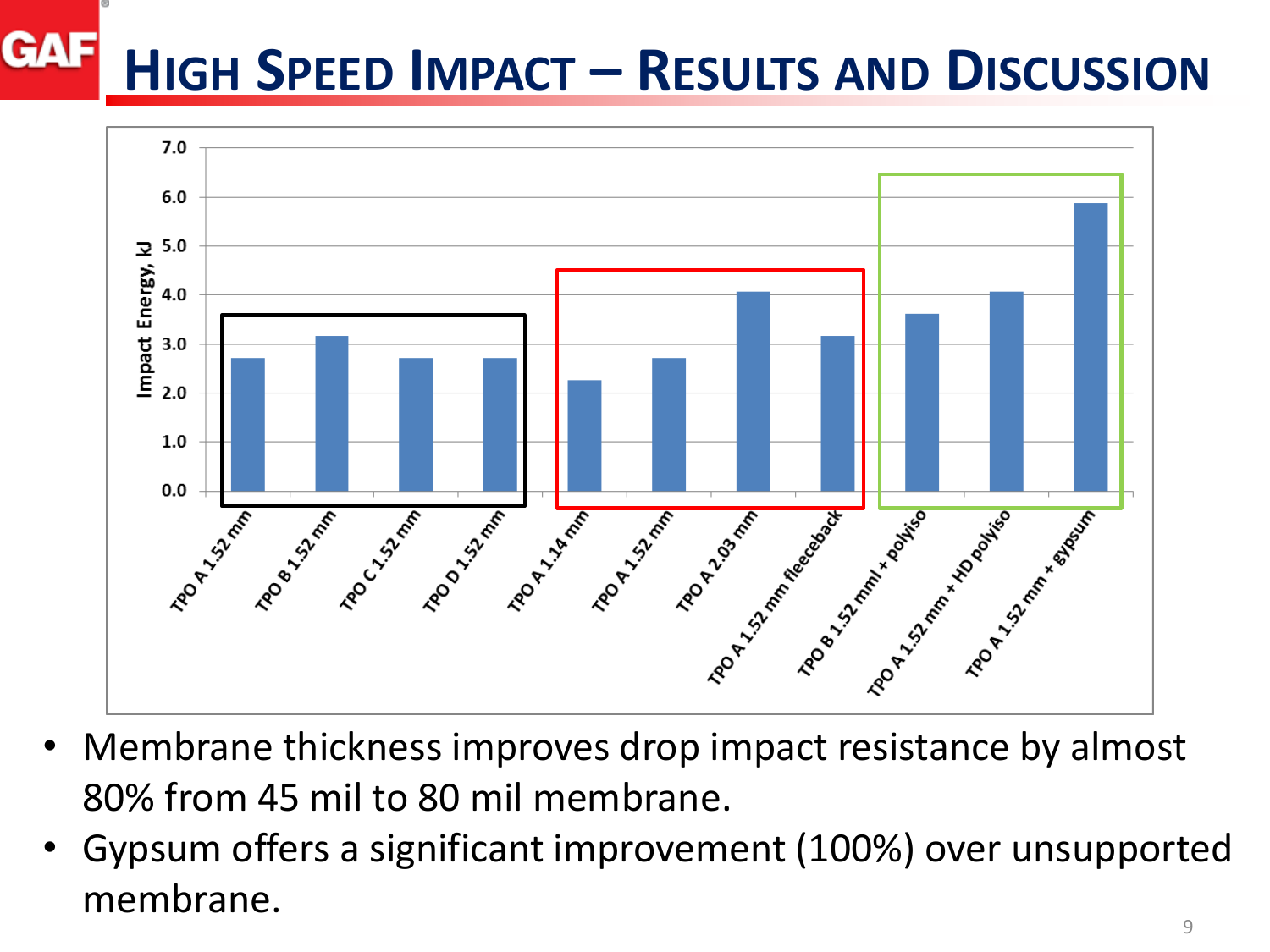#### **GAF ICE BALL IMPACT – IMPACT EFFECT ON MEMBRANE**

| $\overline{4}$<br>3 <sup>1</sup> |                 |                  |                                        |
|----------------------------------|-----------------|------------------|----------------------------------------|
| $\tau_{\text{rel}}$              | <b>Membrane</b> | <b>Substrate</b> | <b>Average Rating</b><br>over Fastener |
|                                  | 45 mil FA       |                  | 5 (no fastener)                        |
|                                  | 60 mil MA       | 2" polyiso       | 1.0                                    |
|                                  | 80 milMA        |                  | 2.5                                    |
|                                  | 45 mil MA       | 1/2" coverboard  | 1.0                                    |
|                                  | 45 milMA        | 1/4" Gypsum      | 1.5                                    |

#### • **TPO installations in high hail areas fully adhered methods of attachment**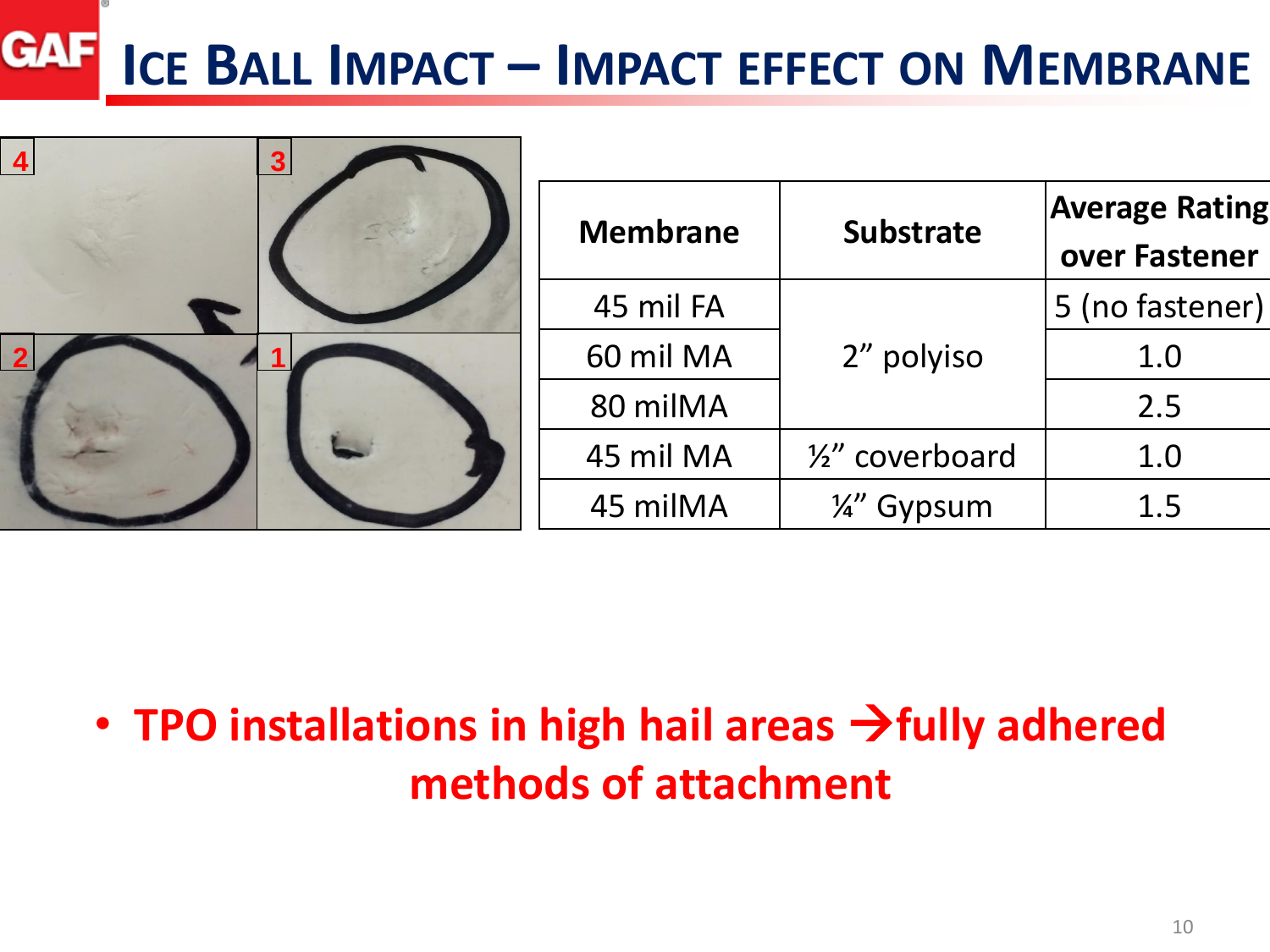#### **GAF ICE BALL IMPACT – IMPACT EFFECT ON SUBSTRATE**



**Cracked facer on a polyiso**





**Cracked underside on a gypsum board**

**Cross-section of a HD polyiso board after impact**

- Integrity of the substrate important.
- Polyiso foam paper facer damaged/crushing of the foam.
- Gypsum board brittle failure/ damage to both the top and the underside.
- HD polyiso board –best performance.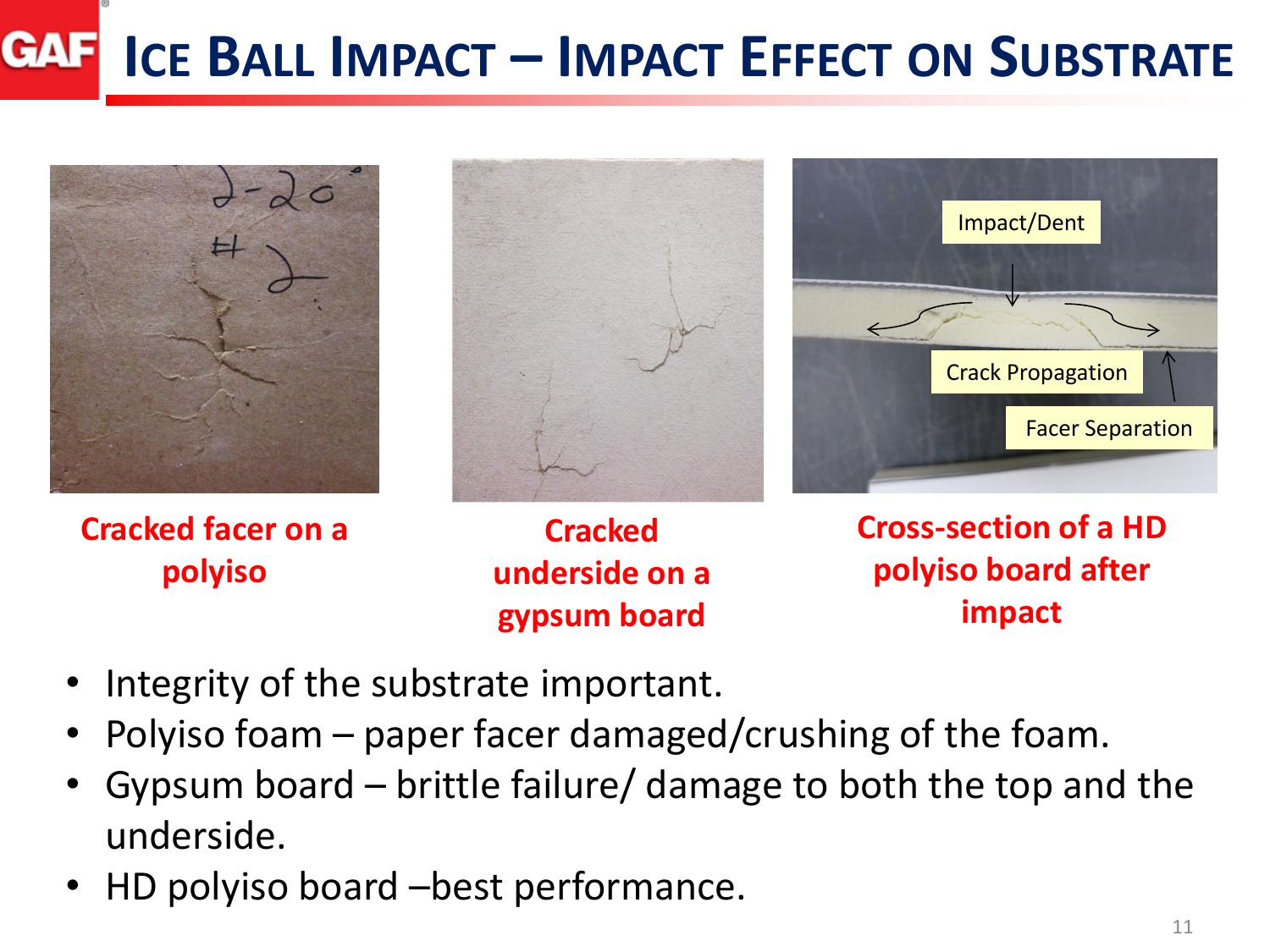#### **GAF IMPACT EFFECT ON SUBSTRATE**

| <b>Membrane</b>                 | <b>Smooth TPO</b>                 |                         |                         |                                | <b>Fleeceback TPO</b>   |                  |                    |                         |                                          |                        |                             |            |
|---------------------------------|-----------------------------------|-------------------------|-------------------------|--------------------------------|-------------------------|------------------|--------------------|-------------------------|------------------------------------------|------------------------|-----------------------------|------------|
| <b>Thickness</b><br>mil         | 45                                | 60                      | 80                      | 60                             | $60 + 3.5$ oz $f$ leece |                  |                    |                         | $60 + 5.5$<br><b>OZ</b><br><b>Fleece</b> | $60 + 8$ oz.<br>fleece | $80 + 3.5$<br>OZ.<br>fleece |            |
| Coverboard                      |                                   | 1/2 in. HD Polyiso      |                         | $1/4$ in.<br><b>Gypsu</b><br>m | <b>1/2 in. HD</b>       |                  |                    | 1/2<br>in.<br><b>HD</b> | $1/4$ in.<br><b>Gyps</b><br>um           | 1/2 in. HD Polyiso     |                             |            |
| <b>Adhesive</b>                 | <b>Self</b><br><b>Adher</b><br>ed | <b>SBA</b>              | <b>SBA</b>              | <b>SBA</b>                     | <b>WB</b><br>A          | <b>LRF</b><br>-M | <b>LRF</b><br>$-O$ | <b>WBA</b>              | <b>WBA</b>                               | <b>WBA</b>             | <b>WBA</b>                  | <b>WBA</b> |
| <b>Membrane</b>                 | $\overline{\mathbf{3}}$           | 5                       | 5                       | 5                              | 5                       | 5                | 5                  | 5                       | 5                                        | 5                      | 5                           | 5          |
| Coverboard                      | $\overline{\mathbf{3}}$           | $\overline{3}$          | 5                       | 1                              | 5                       | 5                | 5                  | 5                       | 1                                        | 5                      | $\overline{\mathbf{5}}$     | 5          |
| <b>Polyiso</b>                  | $\overline{\mathbf{3}}$           | $\overline{\mathbf{3}}$ | $\overline{5}$          | 1                              | 5                       | $\overline{5}$   | 5                  | 5                       | 1                                        | 5                      | 5                           | 5          |
| <b>Coverboard</b><br>(Internal) | 1                                 | 1                       | $\overline{\mathbf{3}}$ | 1                              | $\overline{\mathbf{3}}$ | 5                | 5                  | $\overline{\mathbf{3}}$ | 1                                        | 5                      | 5                           | 5          |

**1 – poor/cracking ; 3 – borderline ; 5 – no damage**

- Thicker membrane better performance.
- Fleece lower damage. Heavier weight fleece  $\rightarrow$  more protection.
- Low rise foam Added protection.